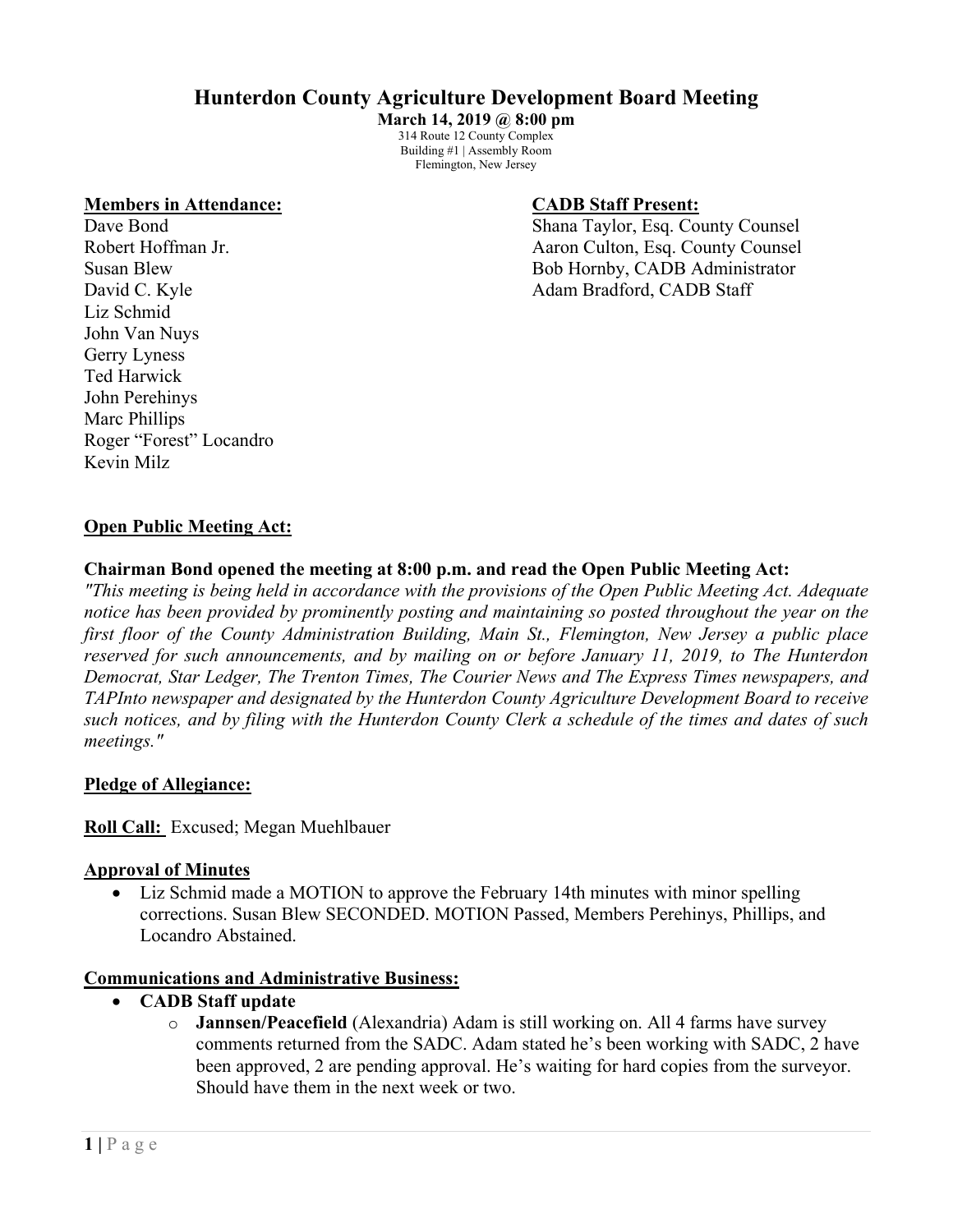- o **Maresca/Martin** (Delaware/East Amwell**)** Began survey this week, some discussion by Delaware Township of the ROW along Haines Rd. East Amwell waived the additional ROW.
- o **Hope Hill** (Franklin) Is going thru title work.
- o **America's Grow a Row** (Franklin) A math error was made on the final approval, Franklin Township passed a new one with the correct numbers and the Freeholders passed it on March 5<sup>th</sup>. Bob discussed with Chair Bond if the matter needed to come before the CADB again, nothing changed except some of the dollar figures, so they decided not to hold it up for another month.
- o **DuBrow** (Franklin) They have accepted the offer and the appraisal process has begun.
- o **Grochowicz** (Hampton, Glen Gardner, Bethlehem) Final approval, Hampton was on February  $11^{th}$ , Bethlehem was February  $21^{st}$ , Glen Gardner was March  $6^{th}$ . CADB final approval tonight.
- o **Dalrymple** (Kingwood) Closing end of the month. Doing final money transfers from ALE and the County and SADC.
- o **2019 Planting Round** Signed interest from Franklin, East Amwell, and possible interest from another Franklin, as well as West Amwell and Delaware. Have gotten a lot of phone calls of interest.
- o **Site visit**  The **Sowsian** farm (now McConaughy) in East Amwell was preserved in 1998, current owner wants to divide the property. 152 ½ acres. Has a tenant farmer who raises goats and chickens, owners grow hay on remaining portion. Owner made an application to the board to separate it into two preserved farms, Bob will be doing a site visit on the  $21<sup>st</sup>$  and will get back to the board at next month's meeting where it will be an agenda item. One farm will be 41 acres, the other will be about 105 acres.

# **Correspondence:**

- Wrote a thank you letter to Anthony Kearns for coming to the meeting last month.
- Passed out press release for the 2019 Planting round.

# **SADC Comments:**

• **SADC** – Stephanie Miller from SADC doesn't have a lot to share. Bob stated working on PIG rules, haven't been adopted yet. Want to reinforce the importance of Ag Advisory Committees on a Municipal level. If you have an active PIG program they want evidence of an active Ag Committee. Required to submit meeting minutes to prove they have met at least twice a year. There are municipal PIG programs that aren't very active, SADC wants to find out why they are not active. Stephanie stated, they want to give the municipalities the money they need where they need it. Hoping to have approval soon, on SADC agenda this month.

# **Chair Comments:**

None at this time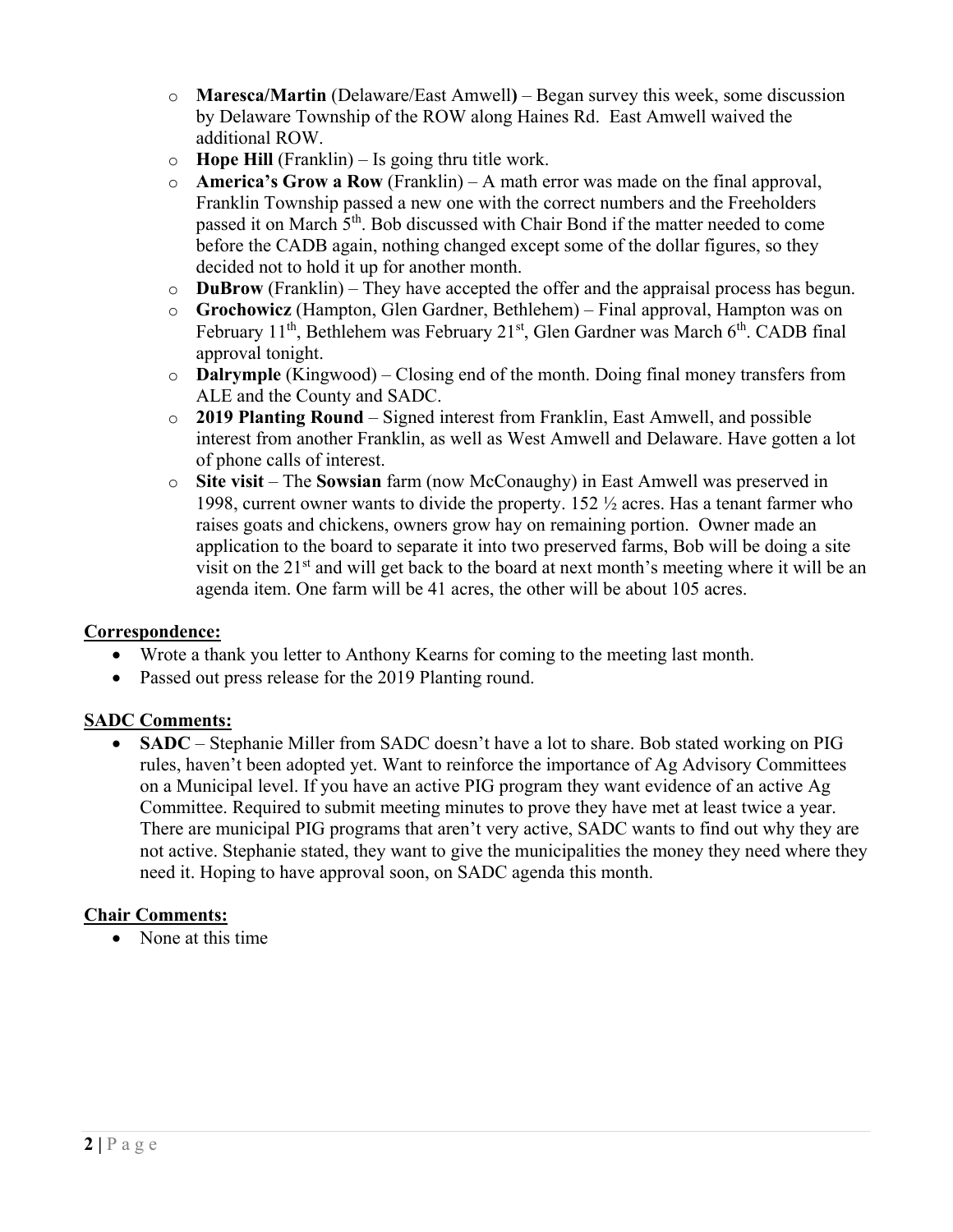# **Old Business:**

• **Grochowicz Farm** (Hampton, Glen Gardner, Bethlehem) - Final approval. Adam referring to a slide stated only thing that changed from preliminary approval was exception area did not include a driveway, now it does. All townships have granted final approval, Highlands grant covered 50% of the cost share. This is a first for New Jersey Farmland Preservation, the farm is in two Boroughs and a township. Asking for final approval. Mark Phillips made MOTION for final approval, Liz Schmid SECONDED. Chairman Bond called for a Roll Call.

| <b>ROLL CALL</b>                          | <b>MOVED</b>     | <b>SECONDED</b>  | <b>AYES</b>      | <b>NAYS</b> | <b>ABSTAIN</b>   | <b>ABSENT</b> |
|-------------------------------------------|------------------|------------------|------------------|-------------|------------------|---------------|
| David Bond, Chair                         |                  |                  | $\boldsymbol{X}$ |             |                  |               |
| Robert Hoffman. Jr.,<br><b>Vice Chair</b> |                  |                  |                  |             | $\boldsymbol{X}$ |               |
| <b>Susan Blew</b>                         |                  |                  | $\boldsymbol{X}$ |             |                  |               |
| <b>Marc Phillips</b>                      | $\boldsymbol{X}$ |                  | $\mathbf{X}$     |             |                  |               |
| <b>John Perehinys</b>                     |                  |                  | $\boldsymbol{X}$ |             |                  |               |
| <b>Gerry Lyness</b>                       |                  |                  | $\boldsymbol{X}$ |             |                  |               |
| <b>John Van Nuys</b>                      |                  |                  | $\boldsymbol{X}$ |             |                  |               |
| Dave Kyle                                 |                  |                  | $\boldsymbol{X}$ |             |                  |               |
| <b>Liz Schmid</b>                         |                  | $\boldsymbol{X}$ | $\boldsymbol{X}$ |             |                  |               |
| <b>Ted Harwick</b>                        |                  |                  | $\boldsymbol{X}$ |             |                  |               |
| Roger "Forest" Locandro                   |                  |                  | $\boldsymbol{X}$ |             |                  |               |

# **10 IN FAVOR, 1 ABSTENSION, MOTION CARRIED**

• **Farmland Preservation Plan Update** – Liz Schmid has volunteered to help, anyone else interested can email Bob. Bob stated it's an important document on how the CADB wants to look at the next 10 years. A significant amount of farmland has been preserved since last update, the Highlands rules have changed significantly. Wastewater requirements have changed, there are new C1 stream classifications. Plan is a guidance document of what and how the CADB does what it does. Welcomes input. There are some municipalities that are starting to see a sunset clause in preservation. CADB needs to think about if board wants to keep working with townships that said they have preserved enough and don't want to fund anymore preservations. Bob asked Stephanie if there is a window of a year to update the plan. She will check and get back to Bob. Dave Kyle asked how big the document was, Bob stated not that long, there is an electronic version on the County website.

# **New Business:**

• Senate Bill #3393, Special Occasion events on a Preserved Farm. Requires prior written notice to CADB for each event. Cannot exceed 10 events a year and gross income from events must be less than 50% of farm income. Must comply with local ordinance, no need for variance.